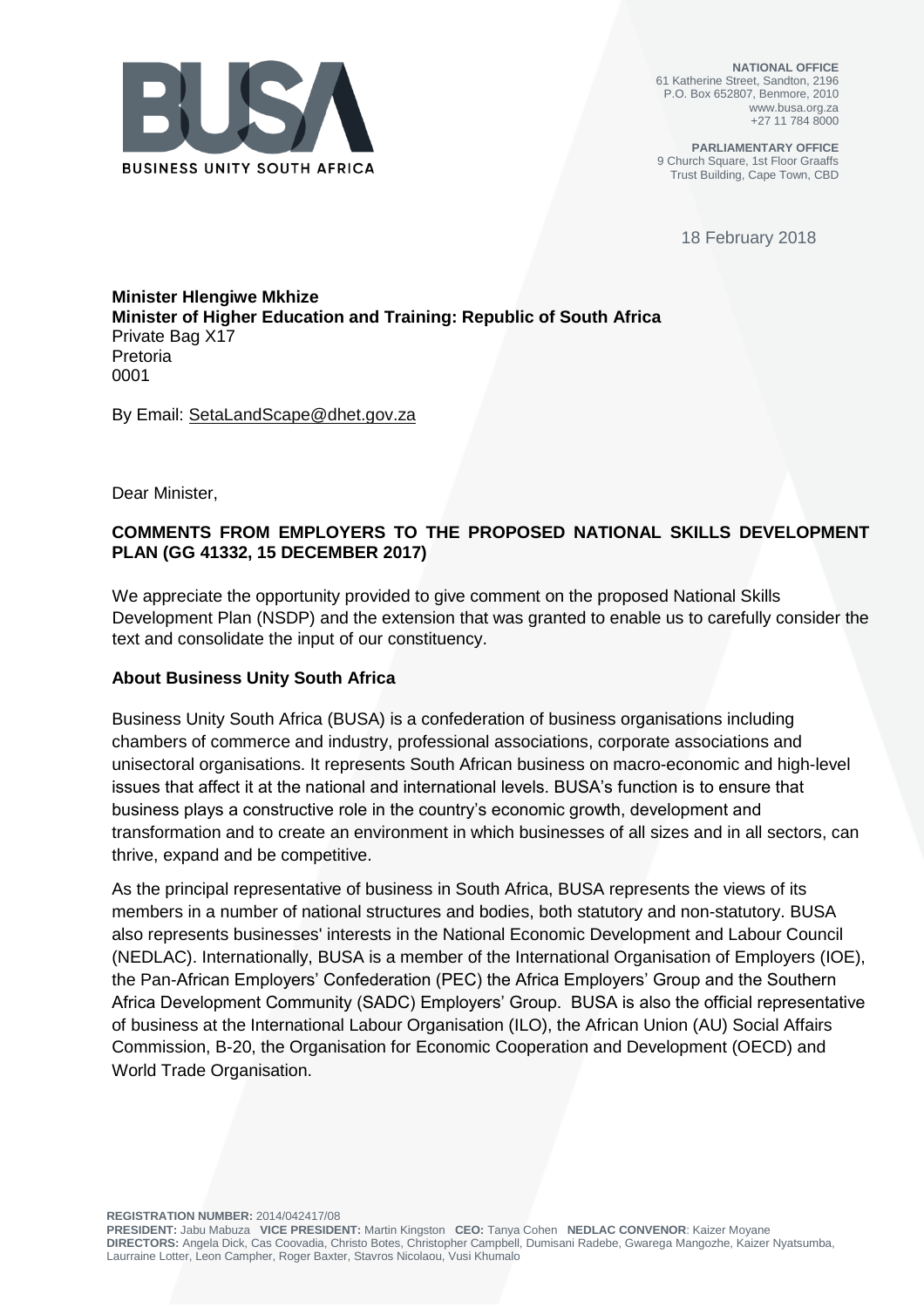# **Executive Summary**

BUSA is concerned with the proposals contained in the latest version of the proposed NSDP as per Government Gazette 41332 dated 15 December 2017. Regretfully, none of the key proposals submitted by BUSA have been included. The current version reflects few, if any, significant changes to the previous version published in November 2016.

When the first proposals on the new landscape were published in November 2015, BUSA saw this as an opportunity to develop a fresh and more inclusive vision and approach to skills development in our country and, importantly, one which would have the full support of both ourselves and government and thereby significantly increase the contribution made by business in this very critical area. To this end, we employed the services of an internationally respected expert in skills systems, Dr Mike Hanson, to assist us in the development of our proposals. Moreover, BUSA also held a significant number of workshops for business representatives in this process, which included representatives from a number of companies not affiliated to BUSA. A broader consultative base was engaged owing to the national importance of the skills development system, with at least five hundred (500) business representatives reached through the Constituency Capacity Building and Advocacy (CCBA) project during 2017.

In good faith, BUSA participated in the discussions on the new landscape, including a series of meetings held over 6 months from January to July 2017 at NEDLAC as well as in other bi-laterals with both Government and organised labour. At these meetings, business continued to put forward its views on what would constitute an effective skills landscape for South Africa.

Notwithstanding these efforts, as stated above, the Department of Higher Education and Training (DHET) appears to have overlooked the key proposals made by BUSA in its revised version of the landscape published in November 2016.

Government has again proposed a landscape which contains few changes to existing structures and relies on additional regulations and controls to address the problems in a what is in our view, a structurally flawed system which, in the words of a report presented to the HRDC in 2013, has "failed in its objectives".

During the discussions on the skills landscape, BUSA has tabled a number of detailed documents and, as the DHET is already in possession of these, it is considered to be unnecessary to duplicate them here. For this reason, we include only the following:

- Key Employer proposals on the Skills Landscape (set out below)
- Overview of Business position at NEDLAC (Annexure 1)

# **KEY EMPLOYER PROPOSALS ON THE SKILLS LANDSCAPE**

- We propose a changed SETA landscape with 2 possible options:
	- o retaining the good SETAs and having other arrangements in sectors which have non-performing ones, or
	- $\circ$  else have 9 SETAs based on the Organising Framework for Occupations (OFO) Codes.

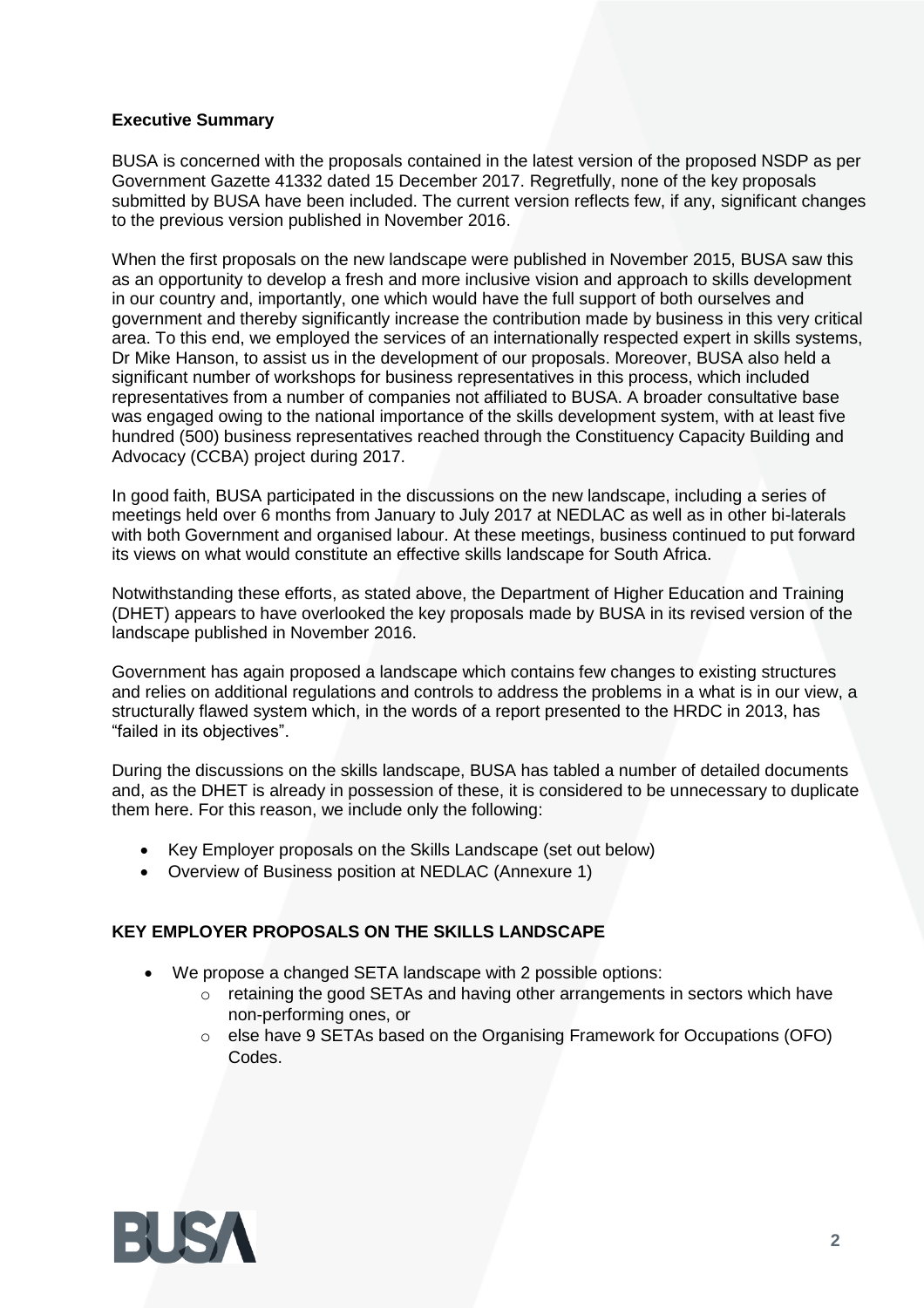- Discretionary grants should not be available for formal qualifications only. Shorter workrelevant courses (accredited and non-accredited) identified by employers as should also be covered. This is critical in supporting people to have work ready skills to participate productively in the economy.
- The focus should be on demand-led training, economically significant skills and training for employability taking into account the changes brought about by the  $4<sup>th</sup>$  industrial revolution and Future of Work and our significant employment challenges in the country, particularly among the youth.
- The mandatory grant should be set at between 50 and 40% and restructured to encourage and enable all employers, regardless of size, to train for their own needs and those of their workers.
- Levy grant issues should be decoupled from labour market intelligence and separate exercises are needed to assess national and sector skills needs on the one hand and what grants should be payable to individual employers for training on the other.
- The primary purpose of the levy is to develop the skills of employees. New entrants into the sector should also be funded where employers provide relevant workplace experience. The levy must not be used for general post school education and other unrelated matters, that although very important, should not detract from the core purpose of the levy.
- TVET should be provided by both public and private providers in a competitive environment.
- A transparent and accountable payment system should replace the current arrangements whereby the levy is collected by a Skills Funding Agency which would be responsible for all payments including those to the NSF and the SETAs. It would have no policy role in deciding what payments should be made. It would be required to publish regular reports and accounts. Apart from operating costs, no levy funds would be handled by the SETAs.
- Companies that have been receiving mandatory grants for 5 years or more should be exempted from the grant portion of the levy in line with international best practice.
- A National Skills and Employment Council should be established to achieve consensus on a skills development strategy and to monitor its implementation. It should not fall under the DHET as it would need to be responsible for the review all aspects of government policy and also monitor the DHET's performance. The National Skills Authority (NSA) should be disbanded and its functions would then fall under this body.

# **Gazette: Further comments**

The NSDP (Government Gazette No 41332 of 15 December 2017) recognises that it is "necessary to re-examine systems and structures to ensure that South Africa is making the best use of resources" (Introduction, p. 4). However, it is even more important to critically re-examine the underlying principles of the skills development system to ensure that they are appropriate for the changing nature of the world of work as well as the skills that will equip our workforce for the next 5 to 10 years and grow the economy.

The current skills system has not been successful in meeting national objectives in terms of the current strategy, funding model and skills institutions and there is therefore an urgent need for changes to the system.

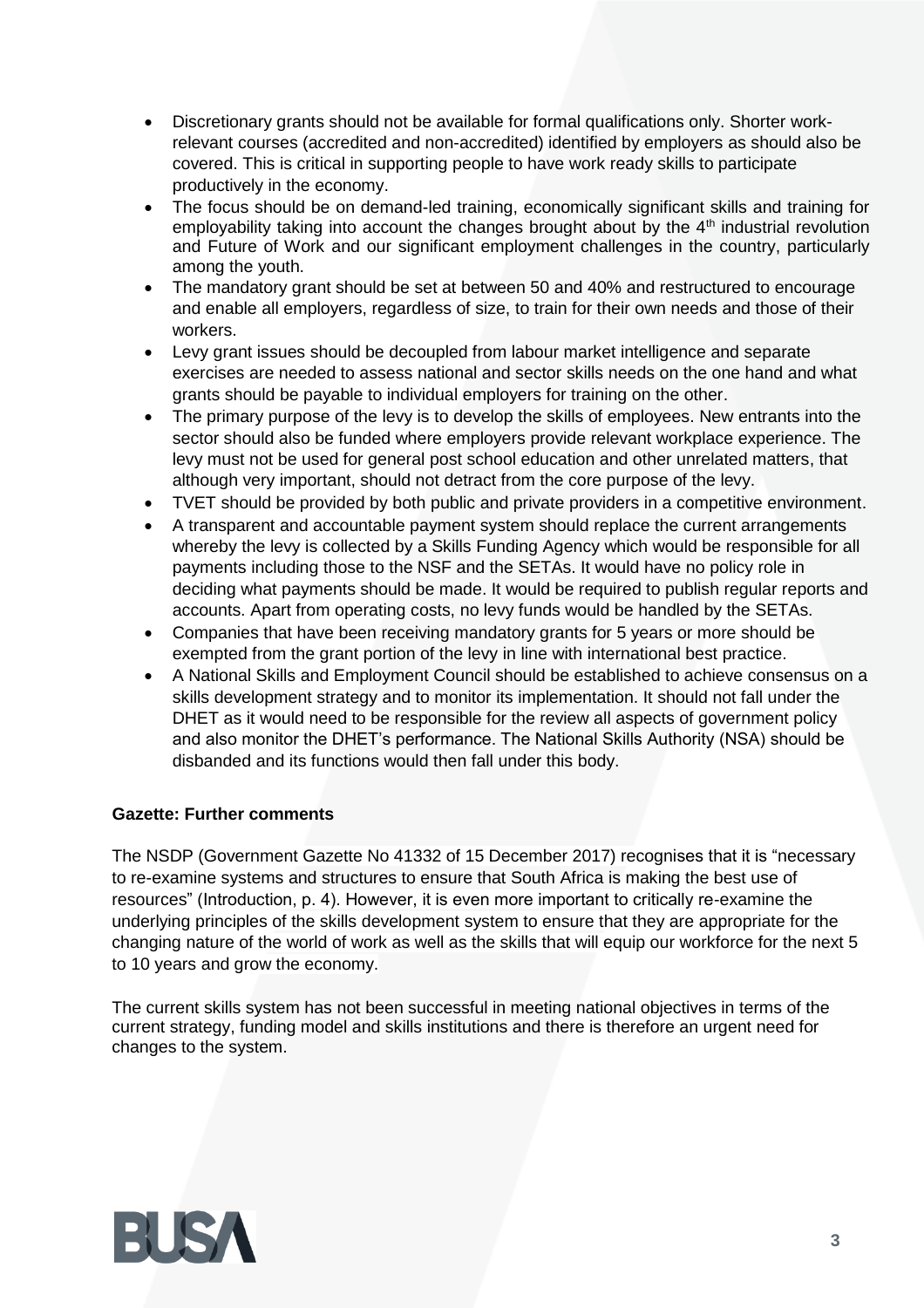A key business principle is that structure follows strategy, therefore the national strategy should be agreed prior to finalisation of the structures that are required to support the strategy. Reference is made to additional policy documents such as the National Plan on Post School Education and Training. It is critical that such documents are integrated, aligned and harmonised in order to create a cohesive system.

The following principles were agreed by BUSA as a basis to guide judgements that employers make about skills development:

- Skills Development is a shared responsibility, primarily between government and employers, who, with other key stakeholders such as organised labour, are concerned to promote the interests of workers;
- The National Skills Development plan/strategy should focus on demand-led training, concentrating on economically significant skills and training for employability, which includes the key element of work integrated learning (WIL);
- As with higher educational institutions, Technical, Vocational Education and Training (TVET) should be offered by a variety of public and private providers in a competitive environment;
- A TVET system needs to be flexible, anticipating and responding to labour market demands, needs and developments such as the Fourth Industrial revolution. A centrally managed training system is inappropriate;
- Historically, additional resources have been allocated to the existing systems without achieving qualitative outcomes and as such we propose that additional resources should only be allocated to new and existing structures if they have the means to use the resources in a manner that will produce impact;
- The Skills Development Levy is a key source of revenue to encourage workplace learning and to offer incentives to employers to invest in their employees through training and development. It should not be used as a general revenue stream for all post-school education and training. The allocation of funds must be transparent and properly governed and parties / authorities held accountable for their efficient use;
- Business has provided detailed input into a proposed QCTO Business Case in 2017 and reiterates that the QCTO must be effectively resourced in order to fulfil their approved mandate and there should be a single integrated system;
- The reference to the National Skills Accord is noted. In 2011, Business committed to the Skills Accord and the principles of the accord and related commitments remain relevant. It must, however, be noted that the Skills Development Levy legislative framework was different in 2011 to the current grant dispensation. The reduced mandatory grants remain a barrier to the achievement of the objectives of the Accord and a significant issue of concern for business;
- The increasing divide between Basic Education and Post School Education and Training must be addressed and a solution to this challenge could include bridging programmes for work readiness, which must be funded by the fiscus.

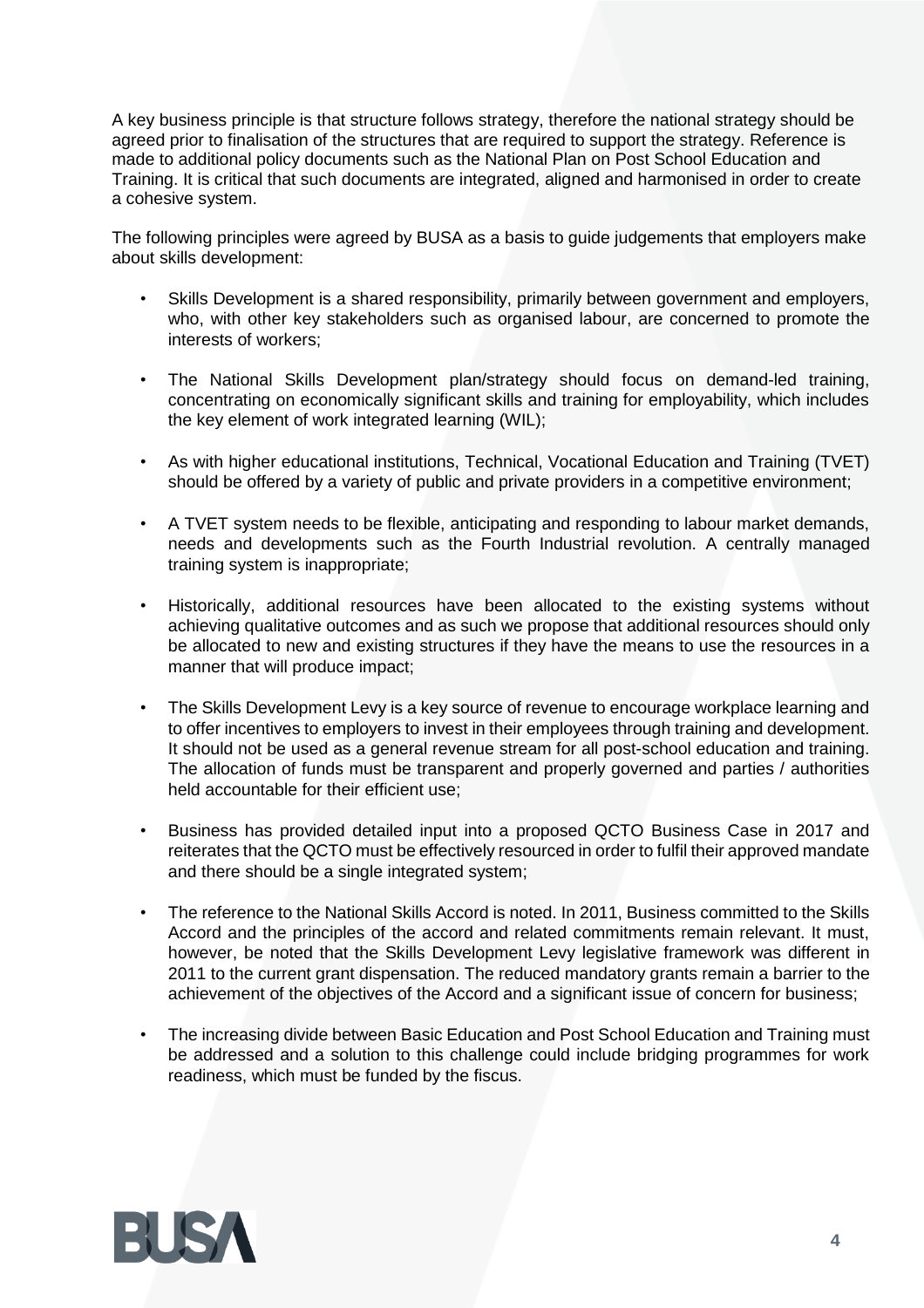The above issues outline our key concerns with the revised NSDP. We remain committed to working closely with DHET in and outside of NEDLAC to develop a framework that deliver to our collective aspirations of economic growth, employment and transformation. Education and skills development are the foundation to the National Development plan, and we regard this process as a fundamental opportunity to reset the landscape to better deliver to the country's needs going forward.

Kind regards

bt.

**Tanya Cohen Chief Executive** Mobile: 071 688 9476 Email: [Tanya.Cohen@busa.org.za](mailto:Tanya.Cohen@busa.org.za)

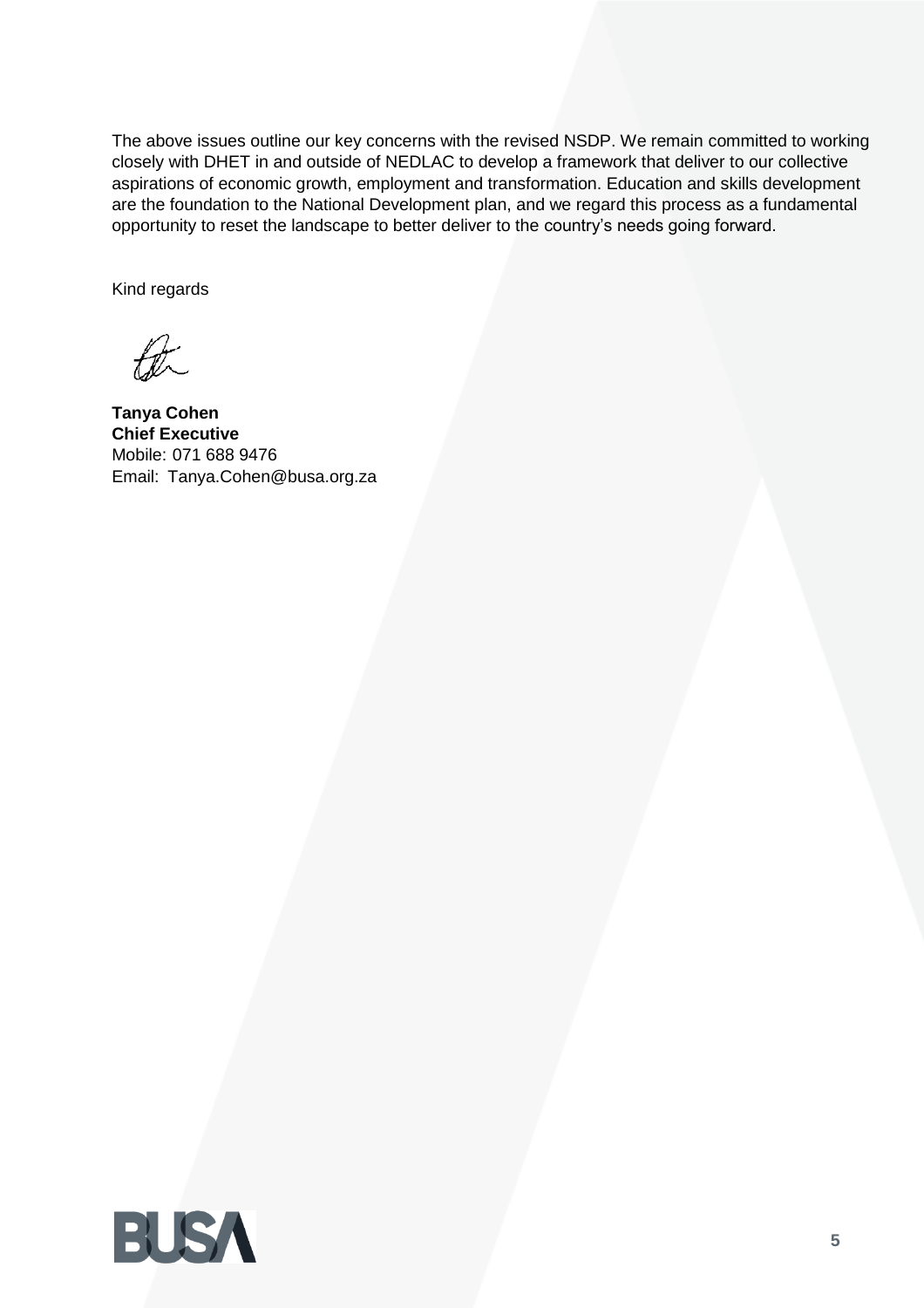Annexure 1

### **OVERVIEW OF BUSINESS POSITION AT NEDLAC: JANUARY TO JULY 2017**

#### **INTRODUCTION AND THE CHANGING WORLD OF WORK**

- Skills strategies need to focus on future needs not current or past needs;
- The labour market is changing fundamentally on the basis of changing technology and ICT advances;
- Labour market actors need to anticipate change and become more entrepreneurial in approach;
- Work organisation is changing rapidly particularly for international and larger organisations;
- The drive to enhance competitiveness and productivity is essential for economic growth;
- Greater coherence is needed in strategic approaches that span different elements (e.g. skills, BBBEE, the TVET system and the HE system);
- Policy changes should be based on research, evidence and take cognisance of capacity constraints;
- A co-ordinated strategy is essential it cannot be a standalone initiative;
- Institutional proliferation causes confusion and incoherence in the system;
- The business community has a critical role to play in shaping the strategy;
- The social partners need to unite on the basis of common goals not demands.

#### **SPECIFIC CHALLENGES**

- A vastly unequal and underperforming education system for most South Africans;
- Growing youth unemployment;
- Deepening income inequality;
- Lack of economic growth;
- A complex skills system with numerous layers of baffling bureaucracy that serve as a disincentive to many employers to engage with the system;
- Lack of social cohesion aggravated by high unemployment and poor service delivery;
- Although employer engagement has been impressive in some public policy areas, the necessary partnership between government and other social partners in post-school education and training remains underdeveloped.
- Recognition is needed that the development of post-school education will not be achieved by government alone. South Africa is a mixed economy, the vast majority of jobs are generated by the private sector and there must be mutual acceptance of the legitimate role of the private sector in postschool education and training.

#### **ROLE OF EMPLOYERS**

• In every successful skills system in the world, employers have a key and proactive role to play in shaping the system, funding the system, identifying skills demand and providing workplace learning opportunities and employment opportunities for young people

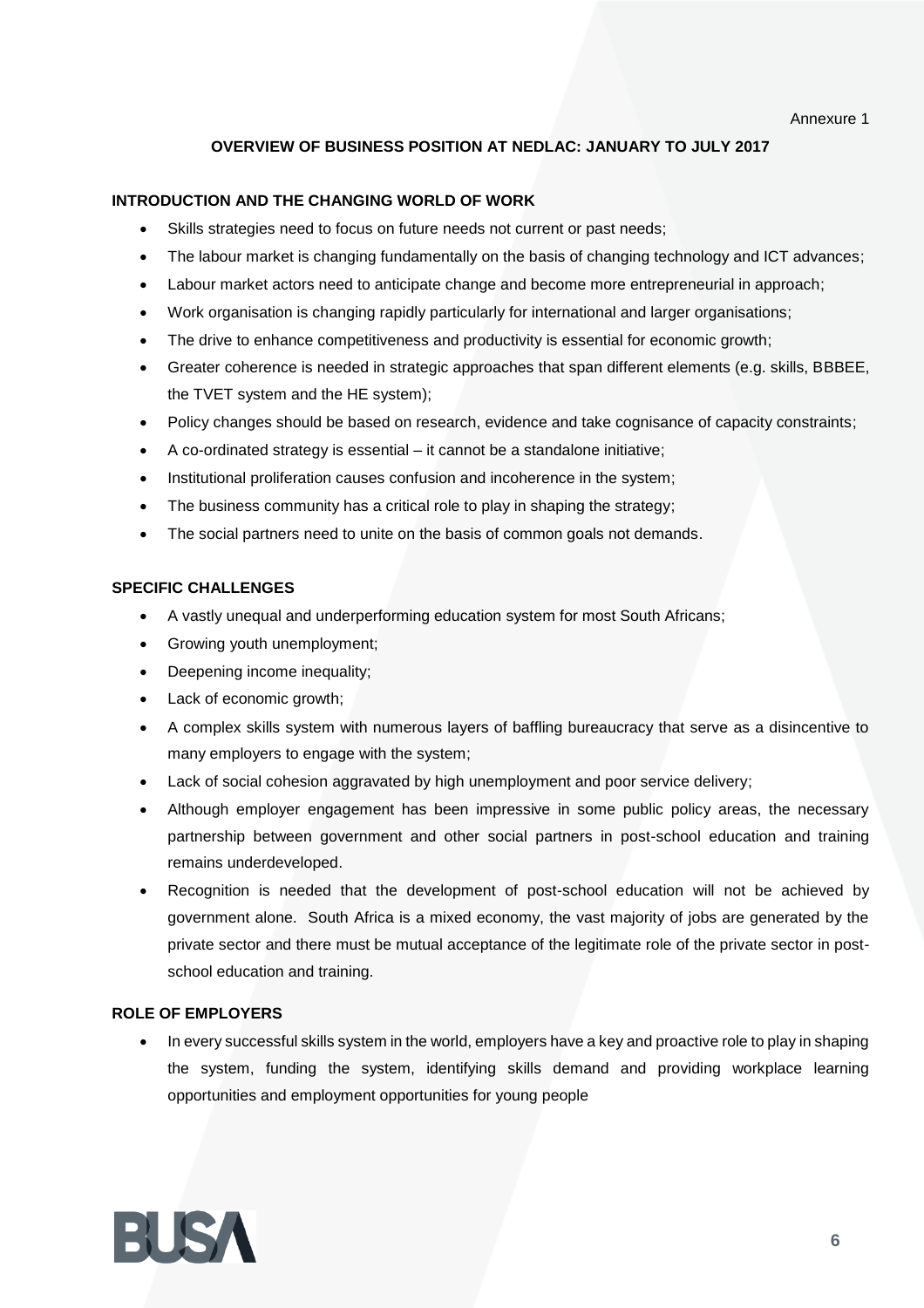- Employers cannot become passive recipients of centralised directives from government or national policies where there has not been meaningful engagement
- Employers can provide strategic leadership, important information on the changing demand for skills and provide direction as to how the system can contribute to national economic goals
- Employers can participate in research activities that demonstrate the value of training as a business imperative and an investment rather than a cost (e.g. MerSETA COMET initiative and SSACI innovative projects).

### **IDENTIFYING THE DEMAND FOR SKILLS**

- Effective labour market intelligence is critical for long-term planning
- It is clear that WSPs submitted to SETAs cannot form the platform for identifying skills demand the financial penalties (loss of grants) for employers deviating from a plan submitted at the beginning of the year results in the fact that plans are generally prepared as a compliance exercise rather than a strategic statement of intent or future need
- Consideration should be given to the appointment of an expert research institution with strategic insight to conduct this work on a national basis (not manpower planning) e.g. LMIP
- Three types of skills mismatch are commonly identified:
	- A demand mismatch
	- An educational supply mismatch
	- A qualification jobs mismatch
- In addition, a communication mismatch should be added lack of information or contradictory information that confuses both employers and labour market entrants.

### **FUNDING**

- South Africa has a major advantage in the form of a levy system that brings in very significant income, but the management of the system is generally opaque and the outcomes doubtful in terms of training outcomes.
- The goals of skills development need to be agreed, clear and transparent.
- The prime purpose of the skills development levy as stated in the Skills Development Act on the basis of social partner consensus was to encourage workplace learning and the levy was introduced as a dedicated skills levy, not as an education levy.
- The complexity and bureaucracy of the grant system has limited the impact of the levy across the system e.g. employers often have to deal with multiple SETAs with different turnaround times and deadline dates.

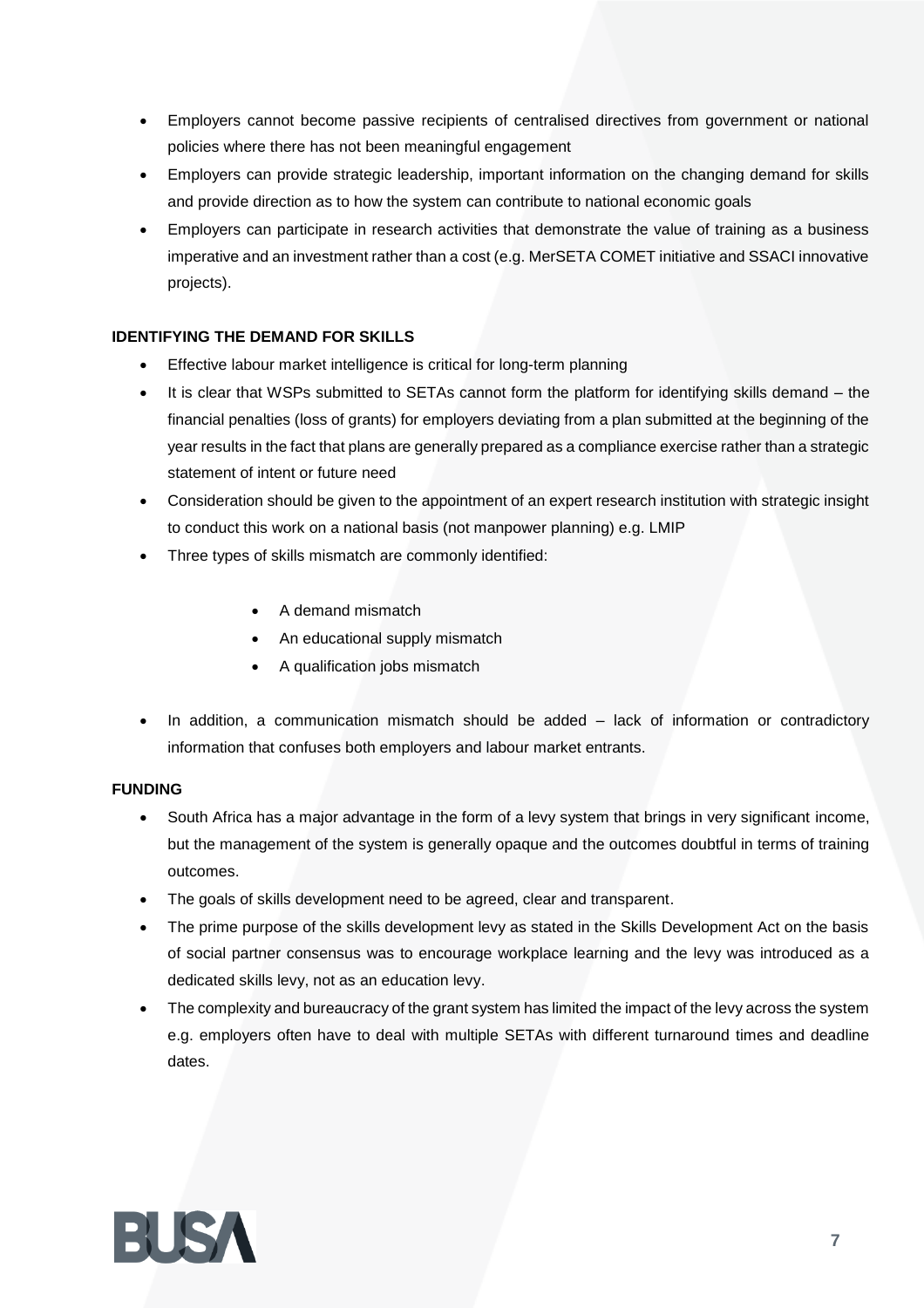- The fact that grants focus on NQF-based training does not take cognisance of the South African reality – a growing population in an environment with low economic growth, an influx of immigrants, very high unemployment, and an urgent need for skills for employability. This means that short courses are relevant.
- The poor basic education system of many workers results in a need for funding for bridging programmes, upskilling and retraining and short programmes make a major contribution to this objective.
- The complexity of the funding system and the lack of accountability and impact assessment requires serious attention. An independent skills funding agency responsible for making all payments should be established.
- Radical thinking is needed for example to exempt high performing organisations from levy payments as is the case in Brazil.
- Dedicated research is needed to enhance the funding dispensation and pilot projects introduced to test different approaches where necessary.
- Access to funding on a competitive basis is essential: non-performing SETAs, colleges or other provider institutions should not receive funding - this should be directed to organisations that demonstrate effectiveness, throughput and impact.
- Innovative projects based on national skills demands should be implemented by expert agencies on the basis of a transparent, competitive bidding process to provide examples of best practice that could be emulated by other organisations at a later stage (e.g. SSACI, AATP pilot project).
- The operation of the NSF does not command confidence, yet it represents a useful source of finance for innovation.

### **INSTITUTIONAL LANDSCAPE**

- It is problematic to agree that the status quo with regard to the SETA institutional landscape should remain unchanged since the poorly performing SETAs would be licensed to continue to perform poorly with negative consequences for employers in their sector as well as learners.
- After 17 years of SETA operations, the challenges remain undiminished as one cannot expect the DHET to suddenly develop the capacity to manage and improve the system.
- International experience suggests that nine fields based on the OFO codes would be appropriate so the current 21 SETAs could be restructured into nine SETAs.
- SETAs should have a limited focus and not be expected to engage in a host of diverse activities that change periodically in terms of priorities and funding regimes.
- Their work should be driven by initiatives directed at outputs and impact, not by random numerical targets.
- Their key role should be an enabling function to facilitate and support workplace training activities.